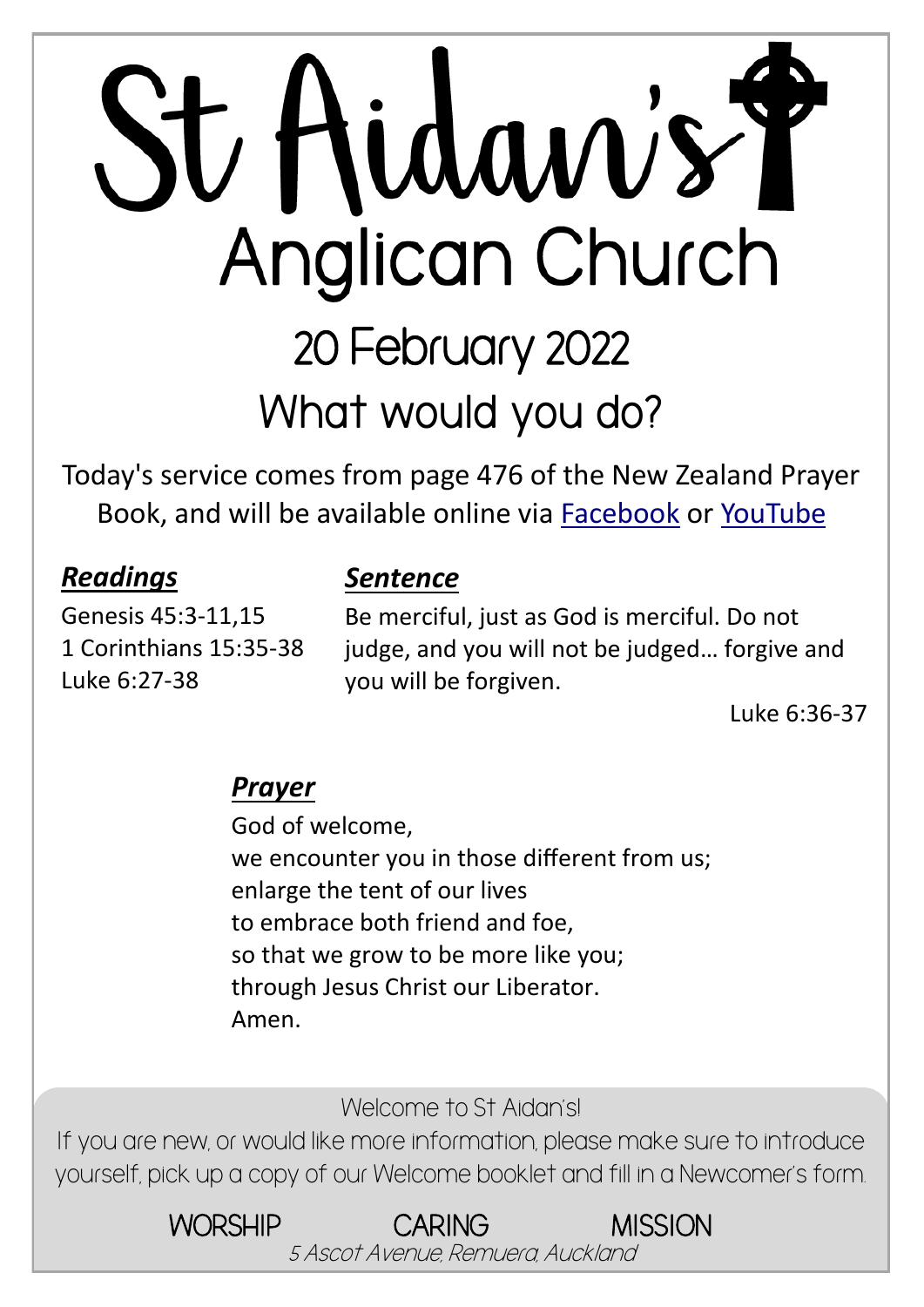# What's on at St Aidan's

# **Today**

- *\*A valid My Vaccine Pass is required for attendance at all services\**
- **8am** Holy Communion service.

**9:30am** - Family Service with Holy Communion. [Live streamed on our](https://www.facebook.com/StAidansRemuera/) [Facebook page](https://www.facebook.com/StAidansRemuera/) and uploaded later to our [YouTube channel.](https://www.youtube.com/channel/UCp1KTUD3GRs20GGAFeAZ7fQ)

*Kids Church and Youth programs resume today.*

# This Week

#### **Wednesday Communion Service** -

11:30am, Wednesday in the Church.

**Mission Shop** - Thursday 10am-2pm.

**Weekly Prayer Meeting** - 9am, each Friday in the GA.

#### **Young Adults Home Group** -

Starting back up on 21 February, 6:30-8:30pm at church. This year we will be looking into Acts. All young adults are welcome to join us, contact Isobell if you have any questions.

**Vestry Meeting** - 7:30pm, Thursday 24<sup>th</sup> February in the GA.

#### **Prayers**

- All those grieving at this time, especially remembering the family of Val Fraser whose memorial service was held here on Friday
- As Covid-19 infections increase we pray for safety and careful decision making by organisers and leaders
- Businesses as they grapple with shortages of product and staff, and fluctuating customer levels

### Next Week

*\*A valid My Vaccine Pass is required for attendance at all services\**

**8am** - Holy Communion service.

**9:30am** - Family Service with Holy Communion.

# Coming Up

**Ash Wednesday** - 2<sup>nd</sup> March, 11:30am and 7:30pm.

World Day of Prayer - 4<sup>th</sup> March, 10am at Remuera Baptist Church.

**Parish Family Picnic - Sunday 6<sup>th</sup>** March after the 9:30am service.

**SGM** - Sunday 27<sup>th</sup> March after the 9:30am service.

**HOUSE KEY** – A red key with tag was found in the pocket of a woman's shirt given to our Mission Shop. Does this belong to you? Contact Robyn 5240241.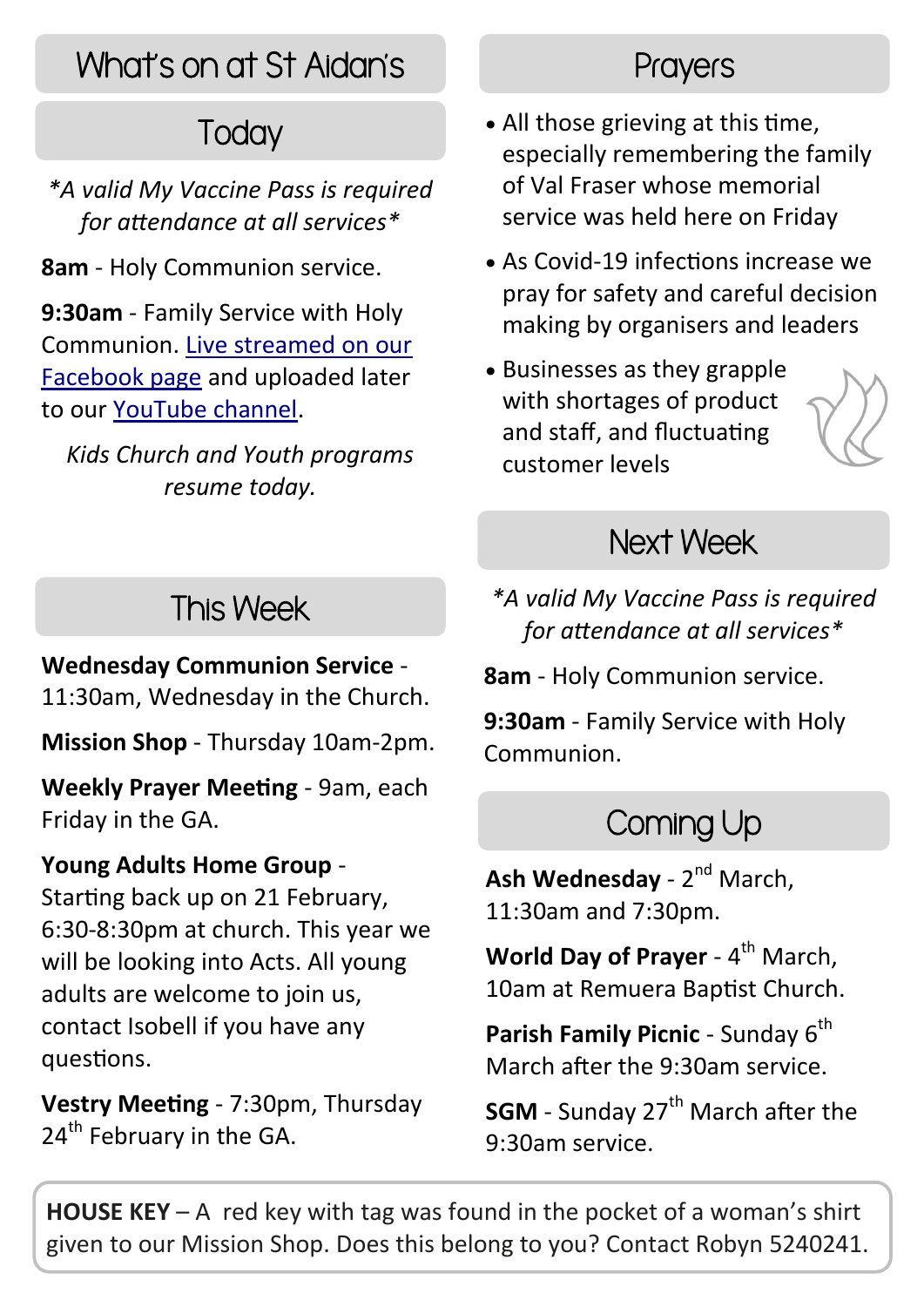Services for Ash Wednesday will be held at 11:30am and 7:30pm on **Wednesday 2nd March**.

If you have palm crosses from last year and are able to return them to church, Louise would appreciate as many as possible by next Sunday to burn in preparation for next week.

# Home Group Lenten Study

Resources for study during Lent will be available in the near future. Please start praying about your involvement and interest in joining in with a Lenten study.

Sign up on the clipboard if you would like to receive a copy of materials, more information coming soon.

#### Preparation for Isolation

As a church we want to assess which parishioners may need support if they are isolating for a week or longer as a result of Covid. We realize that some may have family or friends who can step in and help but others may be 'stuck' without assistance. We are also looking for those who can help. Help us to plan by filling out the form whilst you also take time to plan and to stock appropriate supplies. *See the [Covid](https://covid19.govt.nz/assets/resources/posters/COVID-19-Readiness-Checklist.pdf)  [readiness checklist](https://covid19.govt.nz/assets/resources/posters/COVID-19-Readiness-Checklist.pdf) to make a plan.*

#### Ash Wednesday Parish Family Annual Picnic

Alert system and weather permitting we hope to hold



our church family picnic on Sunday 6<sup>th</sup> March in Cornwall Park, after the 9:30am service (approx. 11am). Everyone welcome to come along, so put the date in your diary.

#### World Day of Prayer



**Friday 4th March, 10am** at Remuera Baptist Church, 641 Remuera Road.

This year's service has been prepared by the WDOP committee of England, Wales and Northern Ireland, with the theme, "I know the plans I have for you".



#### 8am Roster Volunteers

For a number of reasons we have had a reduction in volunteers recently for the 8am service. If you are a regular attender and are willing to lend a hand we need extra helpers in Reading, Sidesperson, Communion set up and AV roles. Training is available for all of these areas, so please don't be shy, a willingness to help is a great start!